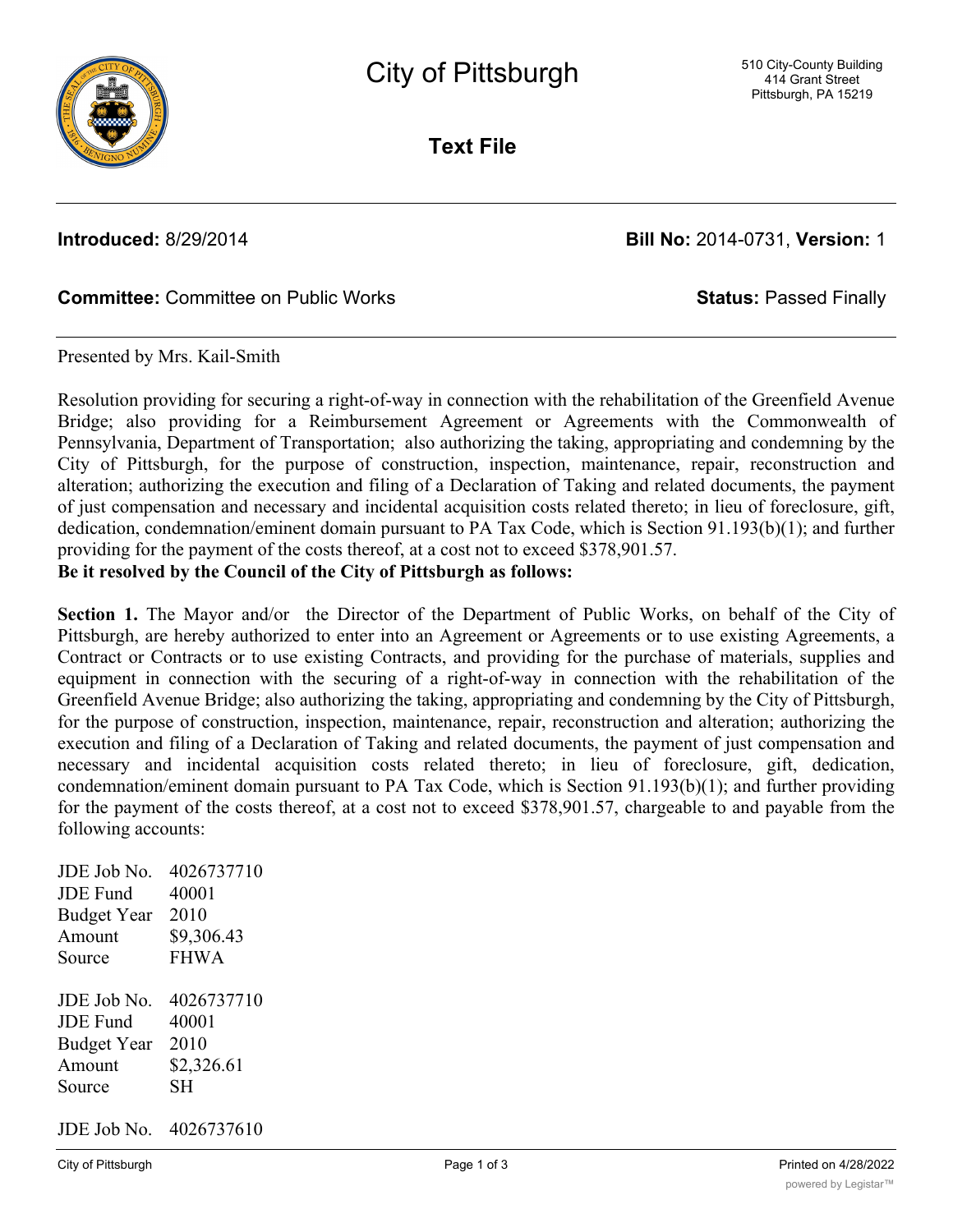# **Introduced:** 8/29/2014 **Bill No:** 2014-0731, **Version:** 1

**Committee:** Committee on Public Works **Status:** Passed Finally

| <b>JDE</b> Fund    | 40011        |
|--------------------|--------------|
| <b>Budget Year</b> | 2010         |
| Amount             | \$1,730.40   |
| Source             | <b>BOND</b>  |
| JDE Job No.        | 4026737613   |
| <b>JDE</b> Fund    | 40012        |
| <b>Budget Year</b> | 2013         |
| Amount             | \$196,430.50 |
| Source             | <b>FHWA</b>  |
| JDE Job No.        | 4026737613   |
| <b>JDE</b> Fund    | 40012        |
| <b>Budget Year</b> | 2013         |
| Amount             | \$36,830.72  |
| Source             | <b>SH</b>    |
| JDE Job No.        | 4026737613   |
| <b>JDE</b> Fund    | 40012        |
| <b>Budget Year</b> | 2013         |
| Amount             | \$12,276.91  |
| Source             | <b>BOND</b>  |
| JDE Job No.        | 4026737614   |
| <b>JDE</b> Fund    | 40114        |
| <b>Budget Year</b> | 2013         |
| Amount             | \$48,000     |
| Source             | <b>FHWA</b>  |
| JDE Job No.        | 4026737614   |
| <b>JDE</b> Fund    | 40114        |
| <b>Budget Year</b> | 2013         |
| Amount             | \$12,000     |
| Source             | SH           |
| JDE Job No.        | 4026737614   |
| JDE Fund           | 40114        |
| <b>Budget Year</b> | 2013         |
| Amount             | \$60,000     |
| Source             | <b>PAYGO</b> |
| TOTAL              | \$378,901.57 |